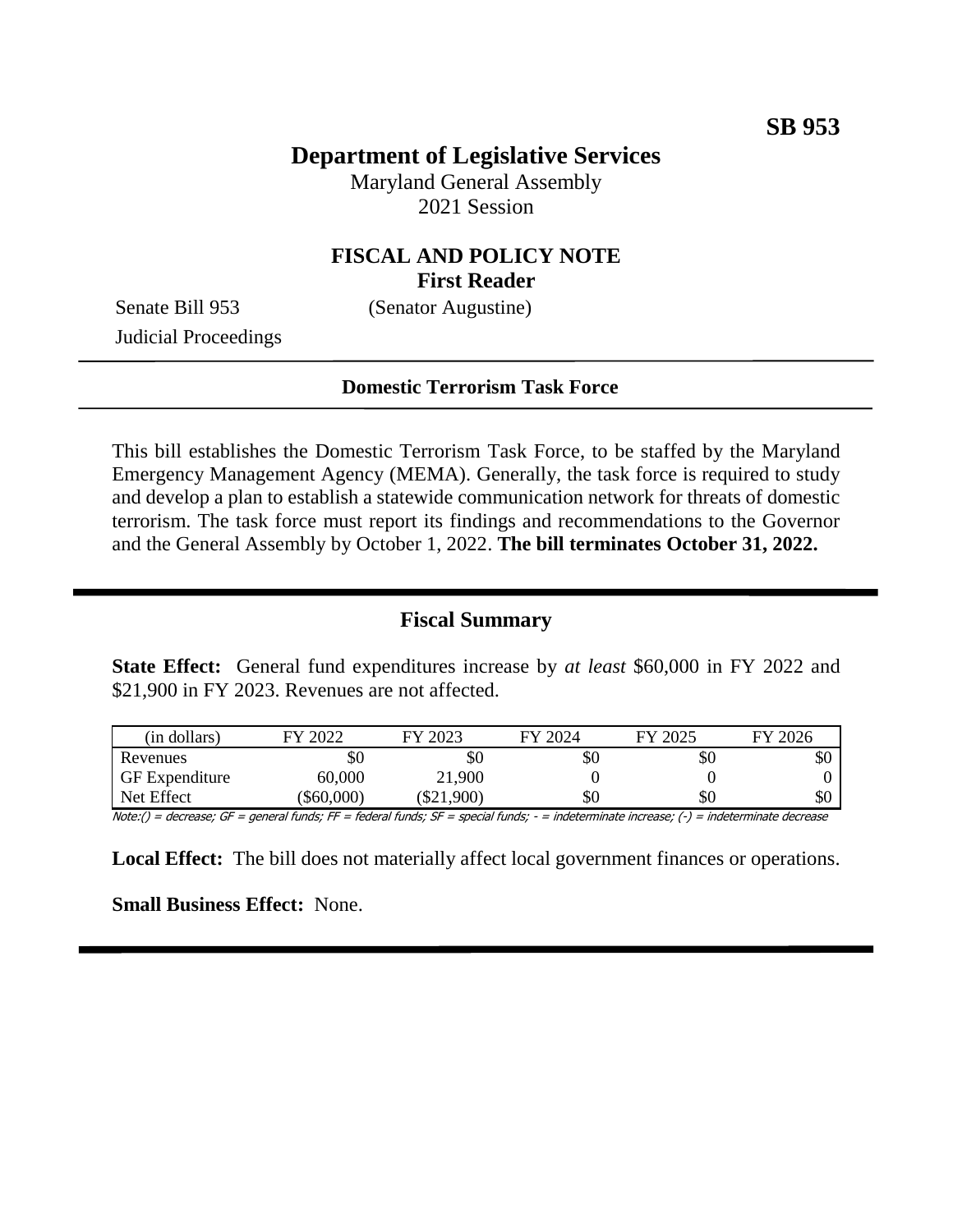# **Analysis**

**Bill Summary:** The bill specifically requires the task force to:

- review the existing networks in the State to communicate threats of domestic terrorism to the public and between State and federal governmental entities;
- review the networks to communicate threats of domestic terrorism in other states and jurisdictions;
- review the best practices for implementing and providing a statewide network to communicate threats of domestic terrorism to the public and between State and federal governmental entities;
- identify solutions to any limitations or feasibility issues with implementing or providing a statewide network to communicate threats of domestic terrorism to the public and between State and federal governmental entities;
- study and develop a plan for implementing and providing a statewide network to communicate threats of domestic terrorism to the public and between State and federal governmental entities;
- identify the appropriate State agency to oversee a statewide network to communicate threats of domestic terrorism to the public; and
- develop a plan to notify the public of threats of domestic terrorism in a timely manner.

The President of the Senate and the Speaker of the House of Delegates must jointly designate the chair and vice chair of the task force from among the members appointed by the President and the Speaker. Task force members may not receive compensation but are entitled to reimbursement for expenses under the standard State travel regulations.

**Current Law:** Under federal law (18 U.S.C. § 2331), domestic terrorism means activities that (1) occur primarily within the territorial jurisdiction of the United States; (2) involve acts dangerous to human life that are a violation of the criminal laws of the United States or of any state; and (3) appear to be intended to intimidate or coerce a civilian population, influence the policy of a government by intimidation or coercion, or affect the conduct of a government by mass destruction, assassination, or kidnapping.

**State Expenditures:** General fund expenditures for MEMA increase by *at least* \$59,959 in fiscal 2022 and \$21,939 in fiscal 2023 for staffing costs associated with the task force. General fund expenditures increase further to the extent that MEMA requires contractual personnel beyond those included in this estimate, as discussed below.

MEMA advises that the following personnel are needed to fulfill the agency's staffing responsibilities under the bill: one full-time planner; one part-time program manager; and

SB 953/ Page 2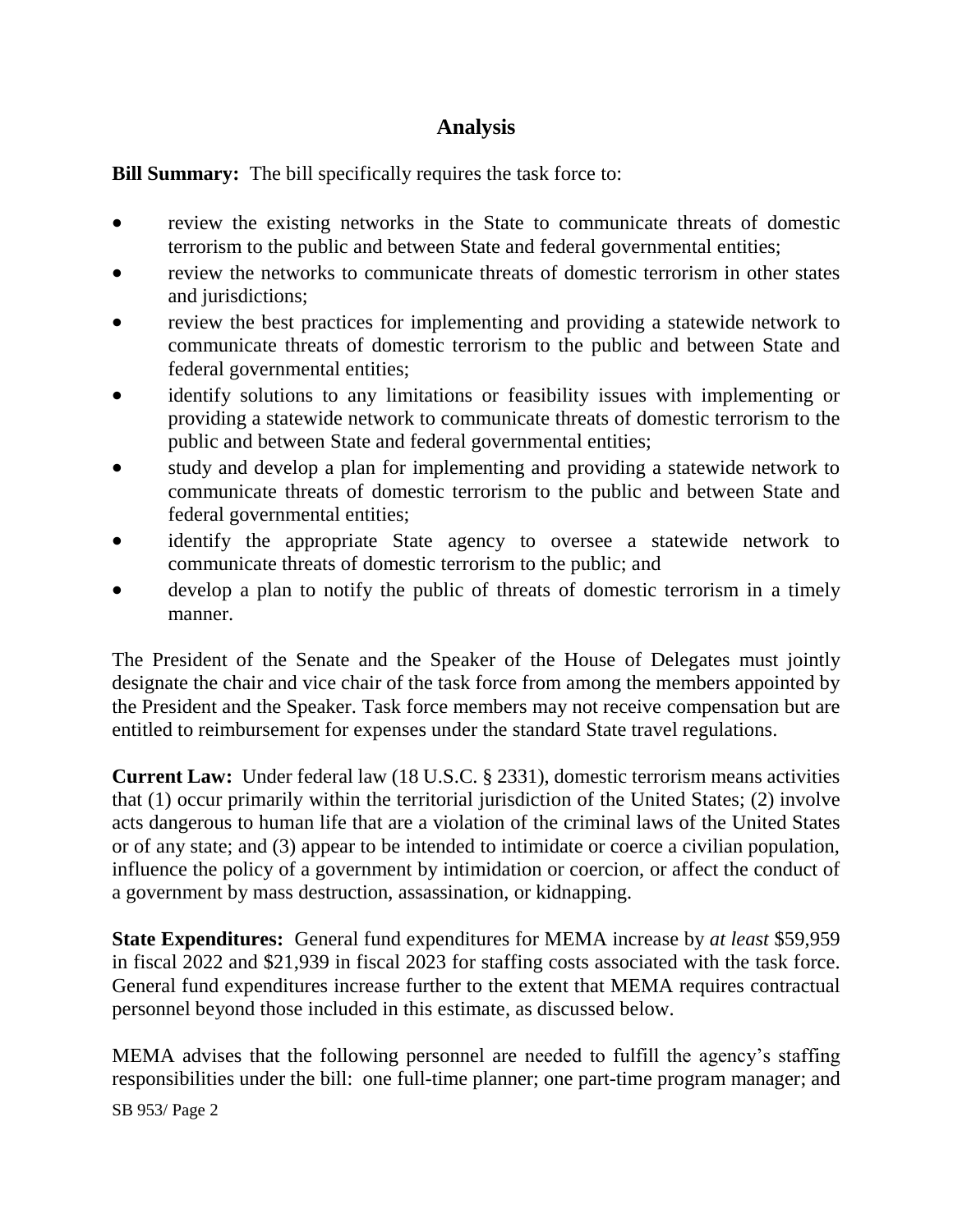one part-time administrative assistant. MEMA did not provide any additional information regarding the need for and specific responsibilities associated with these positions and did not respond to requests for additional information. Regardless, the Department of Legislative Services acknowledges that MEMA requires additional personnel to comply with the bill, especially given the agency's ongoing responsibilities during the COVID-19 pandemic.

Thus, general fund expenditures for MEMA increase *at least* \$59,959 in fiscal 2022 and \$21,939 in fiscal 2023, which reflects the bill's October 1, 2021 effective date and October 31, 2022 termination date. This estimate reflects the cost of hiring one full-time contractual planner to assist MEMA in staffing the task force, developing a plan to establish a statewide communication network for threats of domestic terrorism, and preparing the required report. It includes a salary, fringe benefits, one-time start-up costs, and ongoing operating expenses.

|                                   | <b>FY 2022</b> | FY 2023  |
|-----------------------------------|----------------|----------|
| <b>New Contractual Position</b>   | 1.0            | 0.0      |
| Salary and Fringe Benefits        | \$54,378       | \$21,723 |
| One-time Start-up Costs           | 5,090          | $\theta$ |
| <b>Operating Expenses</b>         | 491            | 216      |
| <b>Minimum State Expenditures</b> | \$59,959       | \$21,939 |

This estimate does not include any health insurance costs that could be incurred for specified contractual employees under the State's implementation of the federal Patient Protection and Affordable Care Act.

Any expense reimbursements for task force members are assumed to be minimal and absorbable with existing budgeted resources.

## **Additional Information**

**Prior Introductions:** None.

**Designated Cross File:** None.

**Information Source(s):** Military Department; Department of Legislative Services